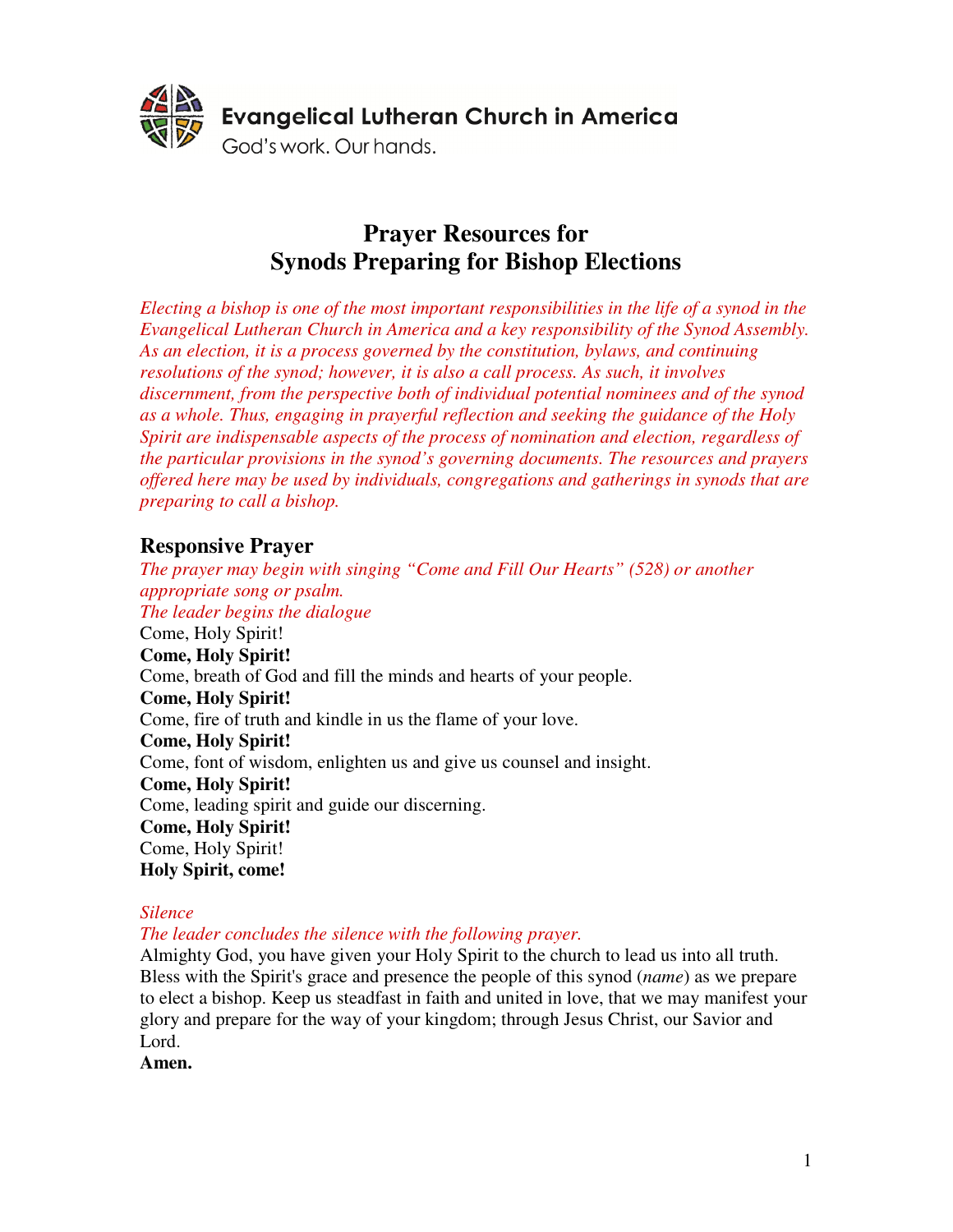# **Prayers**

### The Church

Gracious Father, we pray for your holy catholic church. Fill it with all truth and peace. Where it is corrupt, purify it; where it is in error, direct it; where in anything it is amiss, reform it; where it is right, strengthen it; where it is in need, provide for it; where it is divided, reunite it; for the sake of Jesus Christ, your Son, our Lord.

#### The Church

Almighty God, grant to your church your Holy Spirit and the wisdom which comes down from heaven, that your word may not be bound but have free course and be preached to the joy and edifying of Christ's holy people, that in steadfast faith we may serve you and in the confession of your name abide to the end; through Jesus Christ, our Savior and Lord.

#### Church Unity

Most high and holy God, pour out upon us your one and unifying Spirit, and awaken in every confession of the whole church a holy hunger and thirst for unity in you; through Jesus Christ, our Savior and Lord.

### Enlightenment of the Holy Spirit

God Almighty, Father of our Lord Jesus Christ: Grant us, we pray, to be grounded and settled in your truth by the coming of the Holy Spirit into our hearts. That which we know not, reveal; that which is wanting in us, fill up; that which we know, confirm; and keep us blameless in your service; through Jesus Christ our Lord.

O God, through water and the Holy Spirit you give us new birth, cleanse us from sin, and raise us to eternal life. Stir up in your people the gift of your Holy Spirit: the spirit of wisdom and understanding, the spirit of counsel and might, the spirit of knowledge and the fear of the Lord, the spirit of joy in your presence, both now and forever.

#### Those discerning a call

Almighty God, by the power of the Spirit you have knit your servants into the one body of your Son, Jesus Christ. Look with favor upon them as they discern a new call in Christ's name. Give them courage, patience, and vision; and strengthen us all in our Christian vocation of witness to the world and of service to others; through Jesus Christ our Lord.

#### Voting members

Almighty God, giver of all good gifts, look on your church with grace and guide the minds of those who shall choose the bishop of this synod (*name*), that we may receive a faithful servant who will care for your people and equip us for our ministries; through Jesus Christ our Lord. $<sup>1</sup>$ </sup>

 $\overline{a}$ <sup>1</sup> From "Choosing a Bishop: Questions to Assist in Preparation," authorized and commended for use by The Church Council of the Evangelical Lutheran Church in America, 1994.